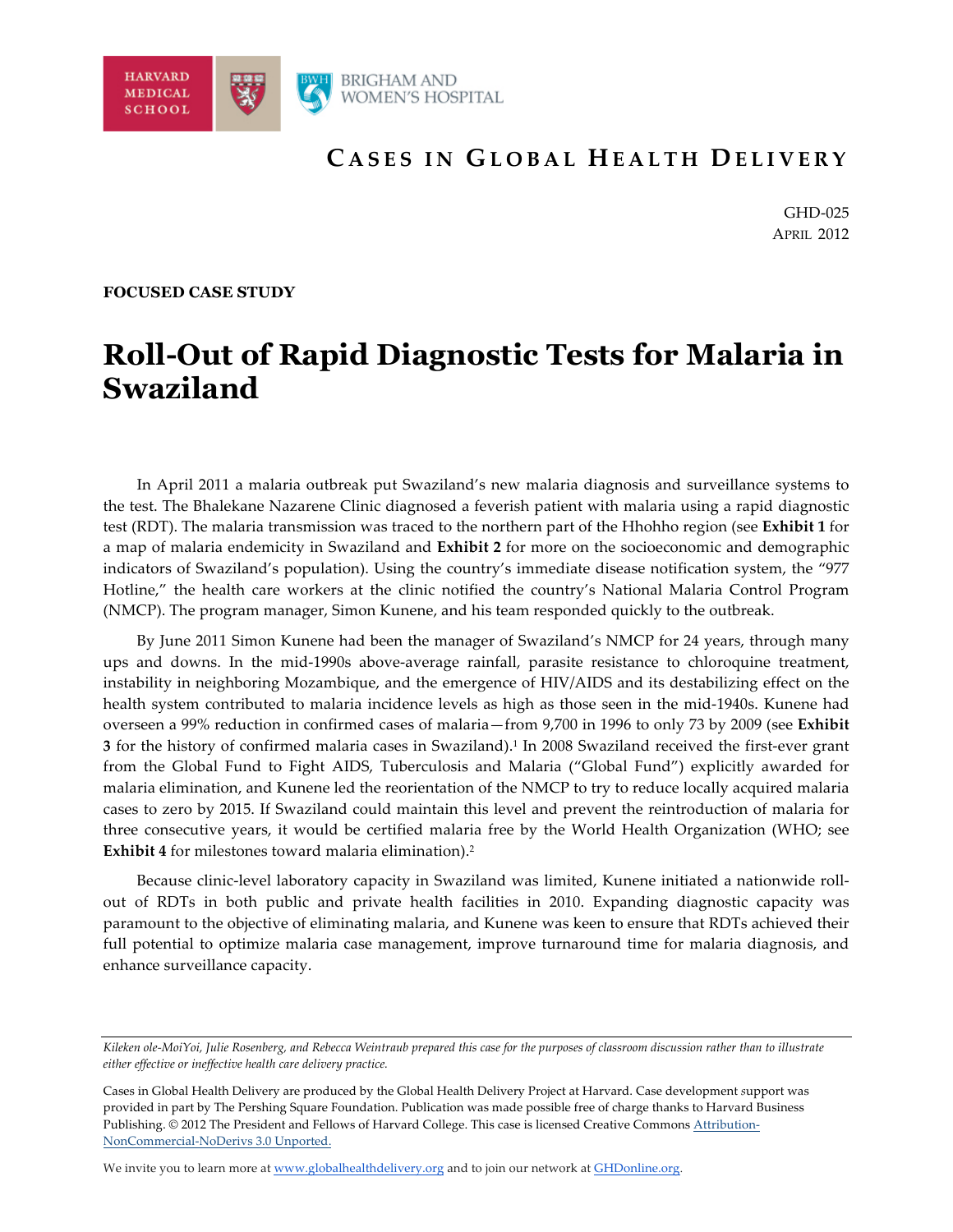#### **Malaria in Swaziland**

Historically, malaria prevalence rates fluctuated in Swaziland, and transmission occurred primarily during the rainy season from November to May. In the late 1940s as many as 75% of children between the ages of one and five years old were infected with malaria parasites.3 In 2010 over 99% of malaria was caused by *P. falciparum* in Swaziland, and 30% of the population, or roughly 366,900 people, lived in malariaendemic areas.<sup>4</sup>

According to the 2010 World Malaria Report, between 2001 and 2009 total malaria admissions declined by 87% from 1,737 to 230 and malaria deaths declined by 79% from 62 to 13.5 As a result of this progress, Swaziland had already achieved both the malaria Millennium Development Goals and the Roll Back Malaria (RBM) Abuja Targets (see **Exhibit 5** for the RBM Abuja Targets).

#### *Establishing Swaziland's Strategy for Malaria Elimination*

After several countries in Southern Africa had demonstrated progress in controlling malaria, the African Union and the Southern African Development Community (SADC) selected Botswana, Namibia, South Africa, and Swaziland as candidates for eliminating malaria by 2015 (see **Exhibit 6** for key definitions in malaria agendas).<sup>6</sup> In the 2008 Global Malaria Action Plan, the RBM Partnership, and the WHO defined a set of key components for reorienting health systems toward malaria elimination that included improving surveillance systems, organizing national steering committees, clarifying and regulating public- and private-sector roles, developing advocacy objectives, and collaborating on cross-border initiatives to reduce the risk of reintroduction.2 Prepared to address the RBM recommendations and cognizant of the WHO elimination requirements, Swaziland's 2008-2015 Malaria Elimination Strategy objectives were to:

- 1. Reduce and sustain the locally acquired malaria cases to zero by 2015
- 2. Reduce and sustain malaria deaths seen at health facilities to zero by 2015
- 3. Maintain zero locally acquired malaria cases by prevention of reintroduction for all years following 20157

To achieve these objectives, the NMCP emphasized that all suspected malaria cases should be diagnosed by microscopy or RDTs; all confirmed uncomplicated malaria cases should be treated with an artemisinin-based combination therapy (ACT; excluding pregnant women in their first trimester who received oral quinine); all households in areas of malaria transmission should receive long lasting insecticidal nets and indoor-residual spraying with insecticides; potential epidemics had to be rapidly identified and addressed within two weeks of detection; and improved malaria information, education, and communication materials should reach the entire population.7

In 2009 the Global Fund and the government were the primary funding sources for malaria activities in Swaziland. The Global Fund provided funds for malaria control from 2003 to 2008 and awarded Swaziland a second five-year grant of USD 13.9 million during Round 8 to prepare the country for malaria elimination.8 For the 2009 to 2010 malaria season, the government spent USD 1.14 million on malaria-related activities. Over the same time, the Global Fund Round 8 grant disbursement was USD 3.14 million for malaria elimination activities.4 The Round 8 proposal identified strengthening the country's malaria diagnosis and surveillance capacity as top priorities for achieving malaria elimination. This included improving microscopy skills in Swaziland's 16 hospitals and health centers<sup>9</sup> and expanding parasitological diagnosis with RDTs to all health facilities, including more than 190 clinics,<sup>10</sup> and over 100 private-sector health facilities offering various levels of care.<sup>11</sup>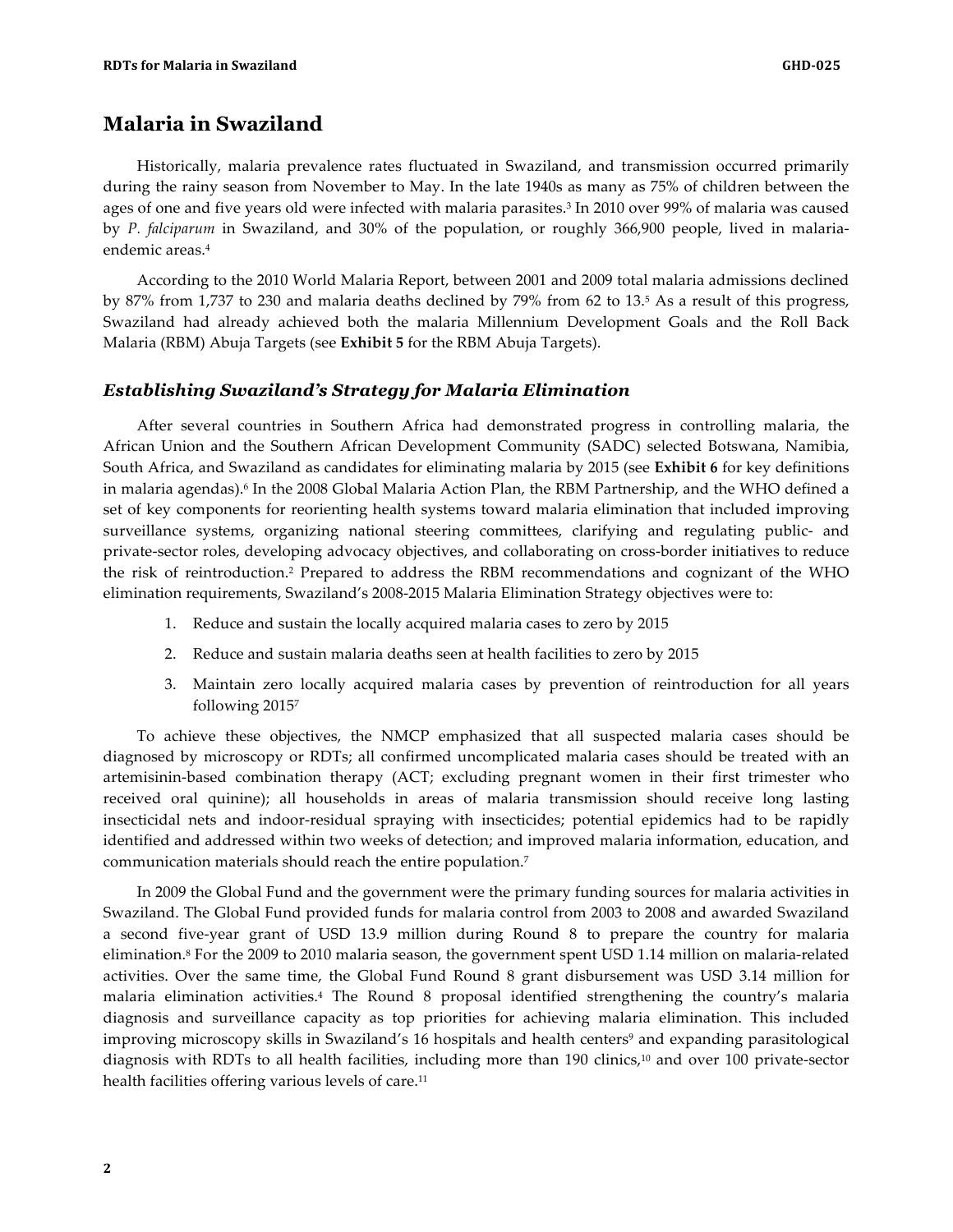The NMCP would use Global Fund resources to procure RDTs for surveillance, training, and maintaining a buffer stock, while the government, via the National Laboratory Services (NLS), was expected to procure and distribute RDTs for clinical diagnosis in all public and private health facilities in the country.4 The NMCP's other priorities for the Global Fund grant included improved health care worker training, diagnosis quality control, strengthening human resource capacity, and data management and analysis.9

In 2009 the NMCP trained 441 private and public sector health care workers in the new diagnostic and treatment guidelines emphasizing parasitological diagnosis of all malaria cases and prompt effective treatment. The NMCP continued to train health care workers annually due to staff turnover at the health facility level, and in April 2010 it made ACTs available free of charge at all health facilities as first-line treatment. In May 2010 the Swaziland Malaria Elimination Advisory Group was established to provide technical expertise and guidance for elimination.4 By March 2011 the NMCP had extended indoor-residual spraying with insecticides and the distribution of long-lasting insecticidal nets to all communities in the malaria at-risk region.1

#### **Rapid Diagnostic Test Roll-Out**

Prior to the introduction of RDTs in Swaziland, Kunene believed the incidence of malaria was overestimated, especially at the clinic level where microscopy services were not immediately available. When the clinic suspected a case, it prepared a patient's blood slide for collection. Then, as Zandie Dlamini, an NMCP malaria program officer, explained "it [took] a long time–-more than a week from when we pick[ed] up the slides from the clinics and sen[t] back the results. It [was] for this reason all patients [were] treated for malaria at the first sign of symptoms, even before there [was] confirmation of the disease."12

In accordance with the WHO malaria elimination guidelines and Swaziland's strategic plan, the NMCP revised the national diagnosis and treatment guidelines in 2009, mandating that prior to treatment, all suspected cases of malaria be confirmed through parasitological diagnosis with microscopy or RDTs.7 Kunene explained, "because we are now pursuing a malaria elimination agenda, there is no way that we can continue to base diagnosis and treatment on clinical presentation, hence the rationale to expand diagnostic capacity to lower levels in the health system by introducing rapid diagnostic tests."

The NMCP selected rapid diagnostics tests according to WHO protocols, paying attention to time required to perform each test and receive a result, stability of the tests including temperature variations and sensitivity to environment, type of malaria, and the overall cost of the RDTs. Following successful product testing by the Foundation for Innovative New Diagnostics (FIND) and lot testing for quality control with assistance from The Laboratory of Molecular Epidemiology of the Pasteur Institute of Cambodia, Swaziland selected and procured the First Response Malaria Ag HRP2 RDT (Premier Medical Corporation Limited; see **Exhibit 7** for a Technical Overview of RDTs). Each box of 25 RDTs cost roughly USD 41 and came with one bottle of diluent, 25 swabs, 35 auto-safety lancets, 75 result stickers, and instructions for use.

In February 2010 all private and public health facilities throughout Swaziland began offering free RDTs (see **Exhibit 8** for an overview of the Malaria Diagnosis Policy), primarily when microscopy was not available. Microscopy remained the "gold standard" for diagnosis but at the clinic level, there were no laboratories and sometimes the laboratory at hospitals and health centers was not functional, including on holidays or after hours, for example. The NMCP carried out trainings and health promotion activities with health practitioners and the general public, highlighting the accuracy of RDTs and their role in improving patient care.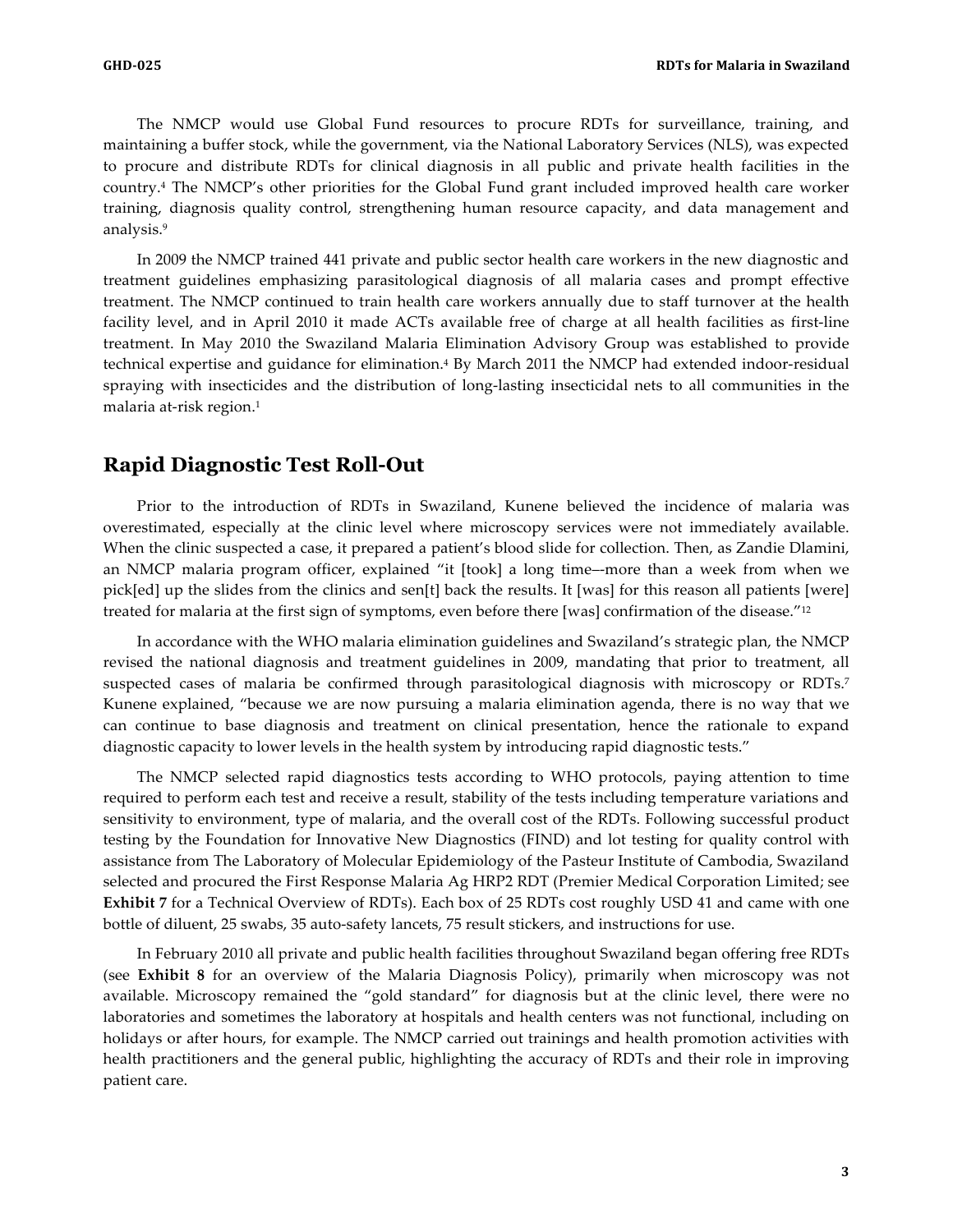In addition to demonstrating progress in malaria elimination in Swaziland, the expansion of diagnostic tools was intended to minimize presumptive treatment. There were several other conditions that caused fever in patients, and presumptive treatment of fever with antimalarials could result in misdiagnosis and mismanagement of limited resources (see **Exhibit 9** for health system and epidemiologic indicators). Kunene explained that coupling the ability of clinics to provide both diagnostics and treatment would reduce the number of clinic visits, improve the correct utilization of ACTs, decrease the burden on health care workers and ultimately lead to better health outcomes.

#### *Quality Assurance Program*

Although other countries in Southern Africa had introduced RDTs for malaria, Swaziland was the first country in the region to develop a comprehensive two-tier program—at the national level and in the highest at-risk region—for quality diagnosis assurance for both RDTs and microscopy. The NMCP and the National Laboratory Services designed the quality assurance program to improve the timely, accurate, and correct interpretation of diagnostic results and to create a high level of clinician and patient confidence in results. It aimed to improve the appropriate use of antimalarials and the overall health of patients (see **Exhibit 10** for stages of quality assurance). The quality assurance program included protocols for: RDT and microscopy product and reagent selection, standard operating procedures for different tiers of health care workers, inventory management, training, competency assessments, and workload and facility evaluations. It also delineated specific responsibilities for malaria diagnosis across the health facilities. The quality assurance manual was available in all health facilities in the malaria at-risk region; the NMCP and the National Laboratory met regularly to evaluate the quality assurance program (see **Exhibit 11** for malaria quality assurance roles and responsibilities).13

In the highest at-risk region in the country, all positive RDT or microscopy diagnostic results and 10% of negative results continually were collected and blind cross-checked with off-site microscopy or polymerase chain reaction analysis. The data from the quality assurance program allowed the NMCP to analyze diagnostic tools and health care worker performance*.* Kunene believed that the quality assurance program was integral to demonstrating progress toward elimination. "As you move toward elimination and WHO certification, you need to demonstrate that you took into consideration all of the quality and regulatory issues to ensure that there are no doubts about what you are reporting."

#### *Immediate Disease Notification System*

To monitor potential disease outbreaks and improve information exchange within the health system, the Ministry of Health created an immediate disease notification system, the "977 Hotline," for health care workers to report notifiable diseases such as malaria. The NMCP defined five or more locally transmitted cases of malaria as a malaria outbreak, which required immediate intervention. Kunene explained that "if there is a confirmed malaria case…the chief surveillance officer and myself receive an SMS to our mobile phones stating the confirmed case and identifying the facility." Within seven days of the 977 Hotline notification, NMCP staff were supposed to investigate confirmed cases using geographic information systems to track down and record the source of infection and collect patient and community data on bednet utilization, household indoor-residual spraying with insecticides, and any recent travel by household members or neighbors. As part of its active surveillance, the NMCP staff performed RDTs on community members living within a one kilometer radius around the patient's home to rapidly diagnose and treat all malaria cases and reduce onward transmission.

Kunene explained the 977 Hotline had not only improved active surveillance, but also the effectiveness of the NMCP as a whole by strengthening reporting and confidence: "People are motivated to report if they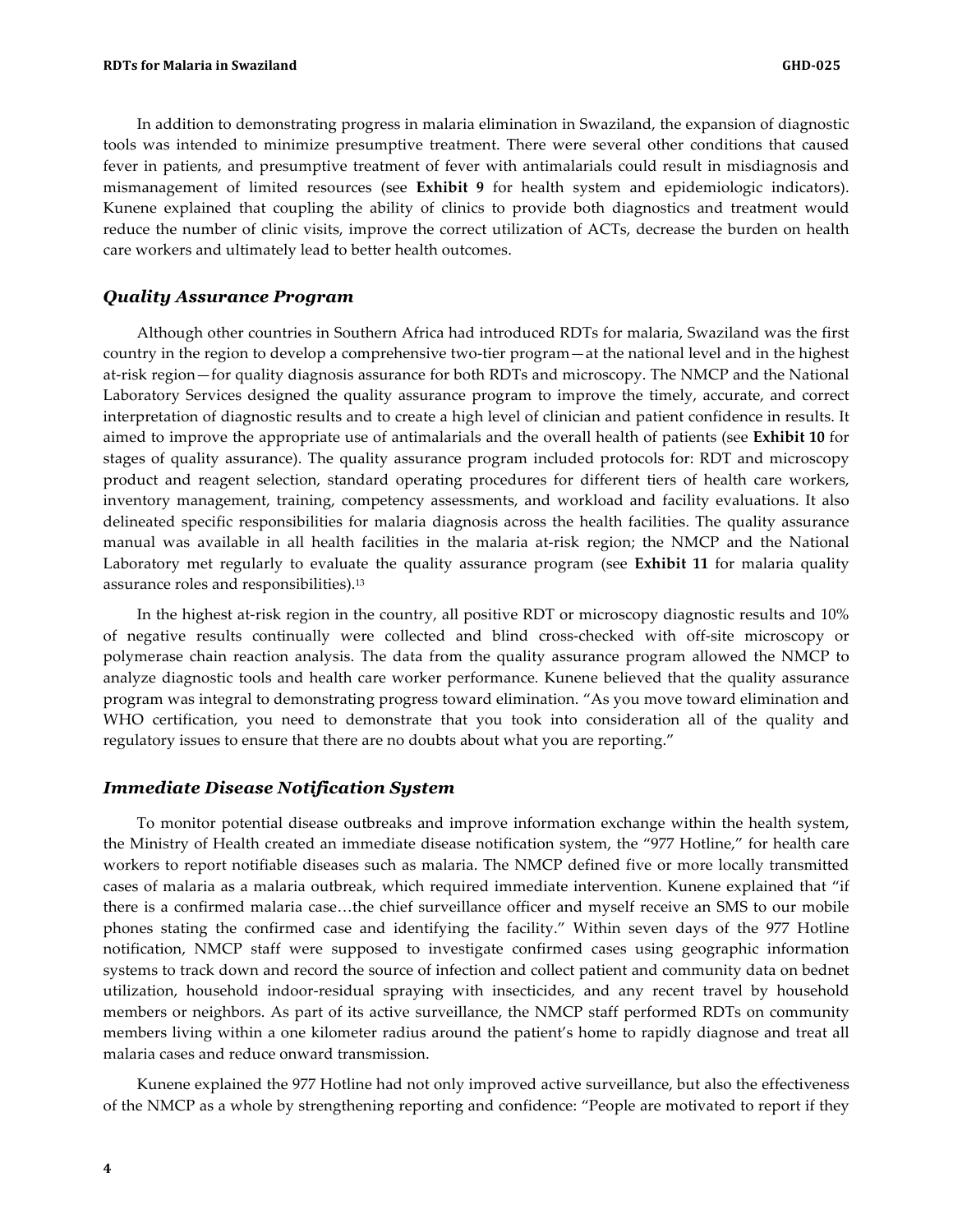see that you use the data. If you are a clinician, it makes a difference if you report today and tomorrow you see a member of the NMCP surveillance team at your facility to follow-up." In addition to notifying the NMCP, confirmed malaria cases were also recorded in the national health management information system (HMIS) from which the NMCP drew monthly reports.

#### *Leading the NMCP*

As a manager, Kunene's daily focus was on equipping and guiding the NMCP team to pursue its goal of eliminating malaria from Swaziland, of becoming the first sub-Saharan African country to achieve malaria elimination. Kunene explained, "As a leader, I must be sure to create an enabling environment for my team to deliver their targets and the NMCP targets. Seeing a program achieving most targets makes you happy as a leader. People may give me the credit, but I always say, 'Don't give me the credit, but give it to my young team. Those guys work very hard.'" Swaziland's NMCP benefited from relatively low turnover, with many staff having been there for at least 10 years. Kunene ensured that all NMCP team members had sufficient direction and the necessary resources to accomplish their objectives, but that they also had a degree of flexibility in their daily work.

Kunene valued exchanging ideas and expertise with other countries. "Sharing experiences and learning from other countries has helped me to be the manager that I am today." Kunene, with his 24 years of experience, had implemented new practices within Swaziland's surveillance and bed net programs using information learned from South Africa, Namibia, and Botswana. The prospect of eliminating malaria was a new concept in sub-Saharan Africa, and documenting lessons and progress in countries aiming for elimination was essential to advance the field and support countries to achieve their goals.

### **Key Challenges**

#### *Funding the Malaria Response*

The increased global advocacy initiated by the RBM Partnership in 1998 and the creation of the Global Fund in 2002 significantly altered the landscape of malaria control and enabled many countries with sound malaria proposals to benefit from significant budget increases. As a result of the significant progress since 1996, Kunene feared that countries may be victims of their own success, that "policy makers might lose interest….[which] would be fatal because malaria can come back stronger than before…."14.

Kunene explained that a clear and well structured strategic plan must guide the NMCP so that it could both receive further budgetary support from the government and donors and effectively coordinate resource allocation to work as efficiently as possible. He especially emphasized the significance of government support: "To be successful, the government must provide some resources…if the money comes from my government, then I decide what to do with the money as long as it fits within the strategic plan." Identifying specific gaps in the strategic plan enabled the NMCP to better request, align, and monitor additional assistance.

#### *RDT Procurement and Distribution*

Although the NMCP initially delivered RDTs to health facilities during the roll-out, the National Laboratory Services assumed the responsibility for the procurement and distribution of RDTs to all health facilities.4 The transition to the NLS procurement and distribution system was not as smooth as Kunene desired. The NLS had the capacity to procure and deliver RDTs for health facilities that already had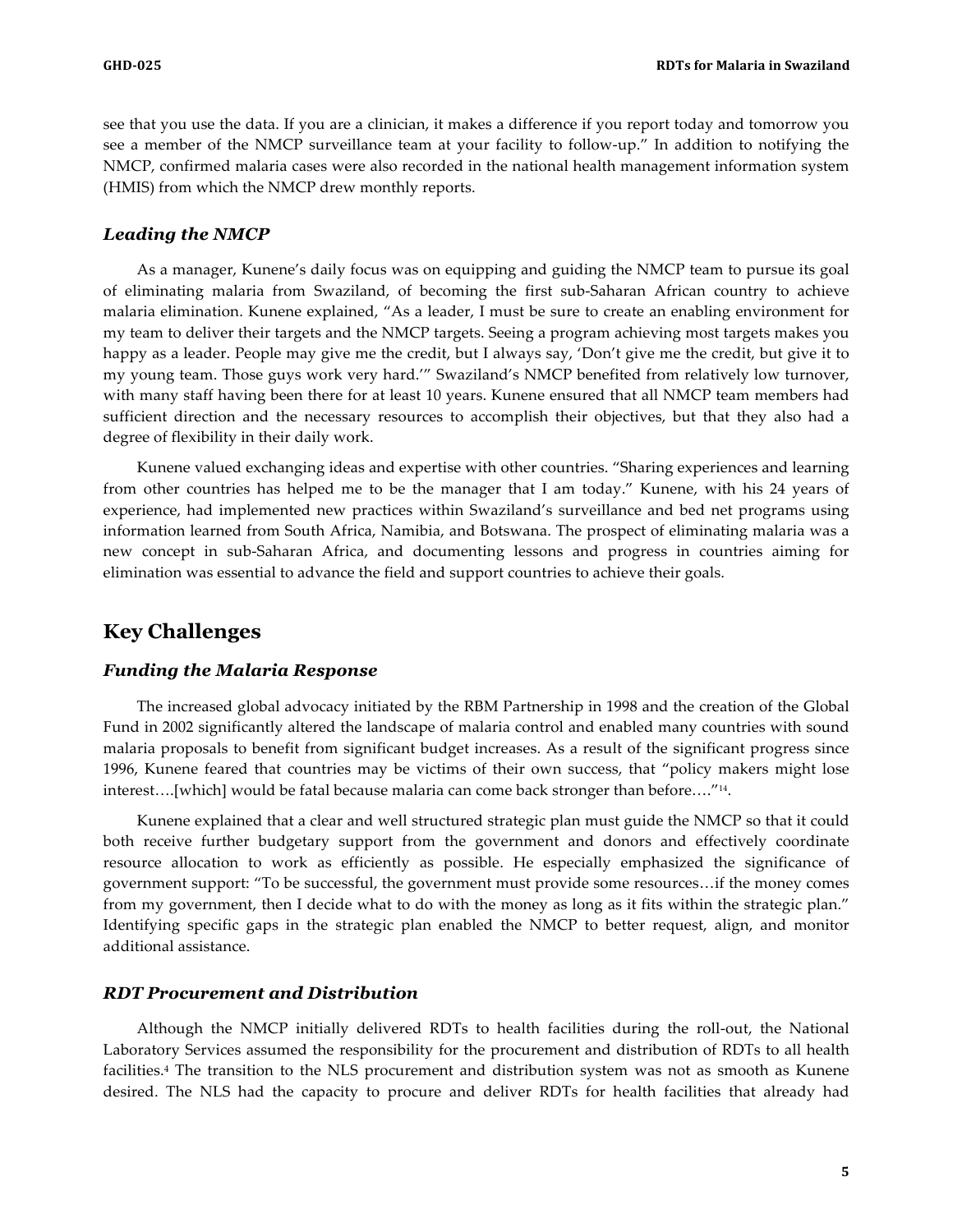laboratory capacity, but the expansion of diagnostics to the clinic level exceeded the NLS's capacity. Due to the NLS's delayed procurement, and to avoid stockouts, the NMCP used some of the Global Fundsupported RDTs intended for surveillance, training, and the buffer stock to supply both public- and privatesector health facilities with RDTs for clinical diagnosis.<sup>4</sup> While the NLS's procurement and distribution capacity was improved, Medical Stores Limited, the national supplier of essential medicines, assumed responsibility for the distribution of RDTs to the clinic level while the NLS retained responsibility for RDT procurement and distribution for health facilities with laboratory capacity. Because the Central Medical Stores also lacked the capacity to immediately deliver RDTs to facilities with low stocks and as a result, the NMCP continued to provide RDTs when there was an urgent need.

In addition to the procurement and distribution challenges, the NMCP had to track and quantify RDT consumption to both ensure proper usage and accurately forecast supplies to meet demand. Collecting the necessary level of data at the health facility level often added to the workload of already overburdened health care workers and was a challenge for the NMCP. By June 2011 the NMCP had sought input from international organizations and other countries to develop a data management system to strengthen RDT tracking and accountability.

#### *Communications*

In 2010, following the introduction of RDTs, data from the HMIS indicated that the number of reported malaria cases decreased by 76% from 2009 to 2010 (from 6,247 to 1,512 cases).15 Between February and June 2010, 148 microscopy or RDT-confirmed cases were reported to the NMCP (see **Exhibit 12a** for changes in confirmed cases from 2001 to 2010 and **Exhibit 12b** for changes in reported cases after the introduction of RDTs).4 The discrepancy between the number of HMIS-reported malaria cases and NMCP-reported confirmed cases concerned Kunene. In August 2010 the NMCP launched the 977 Hotline to improve the reporting of RDT- or microscopy-confirmed cases and to improve case management by further encouraging the use of diagnostics for confirmation prior to treatment. Because the discrepancy between the reported and confirmed cases of malaria was also potentially the result of clinical diagnosis and data entry errors, Kunene also emphasized the need for continued training.

Effectively integrating the private-sector clinicians into the data collection and malaria elimination trainings was also a challenge. The NMCP held training workshops for laboratory technologists, microscopists, doctors, nurses, phlebotomists, and malaria surveillance officers throughout the year following a well structured and regularly updated training manual (see **Exhibit 13** for the malaria training schedule). In addition to the training, NMCP officials carried out monthly mentoring visits with health care workers to personally meet and discuss challenges or concerns. However, NMCP officers were concerned by private-sector practitioners' frequent unavailability for the NMCP-led trainings and were working on ways to better engage private-sector health care workers.

The 977 Hotline enabled the NMCP to analyze data and compare it with the monthly HMIS-reported malaria cases to identify potential gaps in parasitological diagnosis and track down health facilities for additional targeted one-on-one training and mentorship. It was crucial for the NMCP to interact with health care workers in person to not only ensure that discrepancies were rectified, but also to demonstrate its commitment and instill a level of collegiality between the NMCP and health practitioners.

As the incidence of malaria decreased, Kunene emphasized the need for health promotion campaigns. The public needed to be reminded of the importance of continuing to sleep under insecticide-treated bednets and seeking treatment from the nearest health facility quickly if they became sick as well as the availability of free diagnosis and treatment.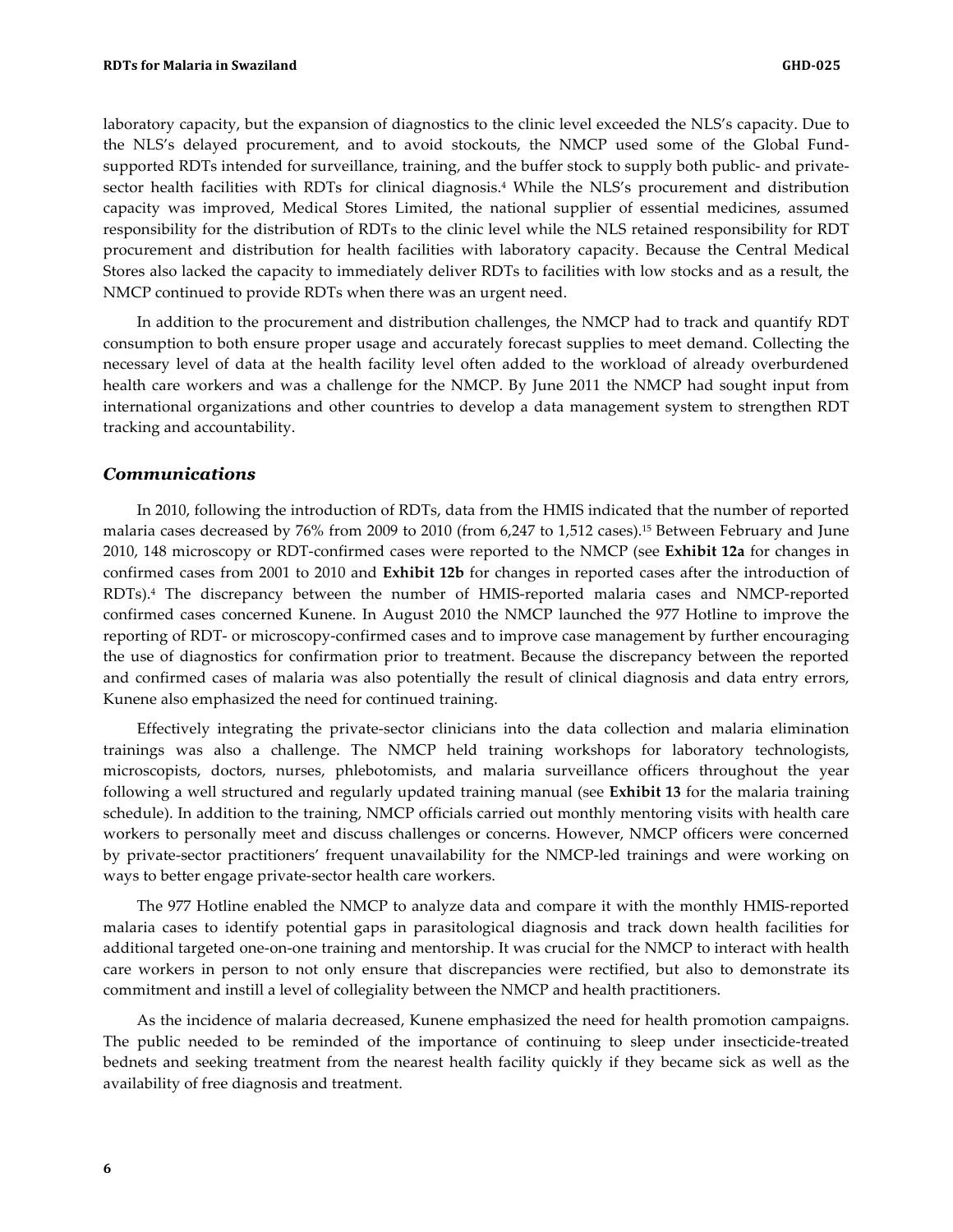### **Moving Forward**

Reflecting on the progress made so far in Swaziland's RDT roll-out, Kunene believed that the Ministry of Health and the National Laboratory Services' support was crucial to the program's success. Kunene was in constant communication with senior Ministry of Health officials to ensure they were aware of progress and challenges and that they too were fully committed to eliminating malaria from Swaziland.

Kunene underscored the need to remain vigilant as the population's acquired immunity decreased due to reduced exposure to malaria, making all populations at heightened risk of developing severe malaria.<sup>16</sup> The increased vulnerability would mean that improvements in malaria prevention, diagnosis, treatment, and surveillance would need to be sustained well beyond 2015 as would the financing to support such improvements. Expanding malaria diagnosis capacity to border posts would also become relevant; roughly one million people crossed the borders between Swaziland, Mozambique, and South Africa yearly.

Following the recent malaria outbreak in Northern Swaziland, the NMCP's surveillance program, which included testing of community members with RDTs, found an additional 51 cases of malaria that were linked to the initial case. Kunene suspected that the malaria originated in a neighboring country and was transmitted by mosquitoes. The NMCP responded by treating the infected individuals with ACTs, carrying out indoor-residual spraying of the relevant households, and distributing bed-nets and malaria education materials in the affected communities. Kunene remarked that "the NMCP will do everything in its power to prevent malaria outbreaks in the country and eventually eliminate the disease entirely. It is the responsibility of the community to do everything they can to protect themselves against malaria."17

The NMCP believed the rollout of RDTs, the quality assurance program, and the 977 Hotline were crucial to its progress. The 2010/2011 malaria outbreaks and the lingering discrepancies between the reported and confirmed malaria cases concerned Kunene, however. As Swaziland approached the end of the malaria transmission season, Kunene conducted a review of all services and products within the Malaria program to assess if Swaziland was on course to achieve its elimination targets.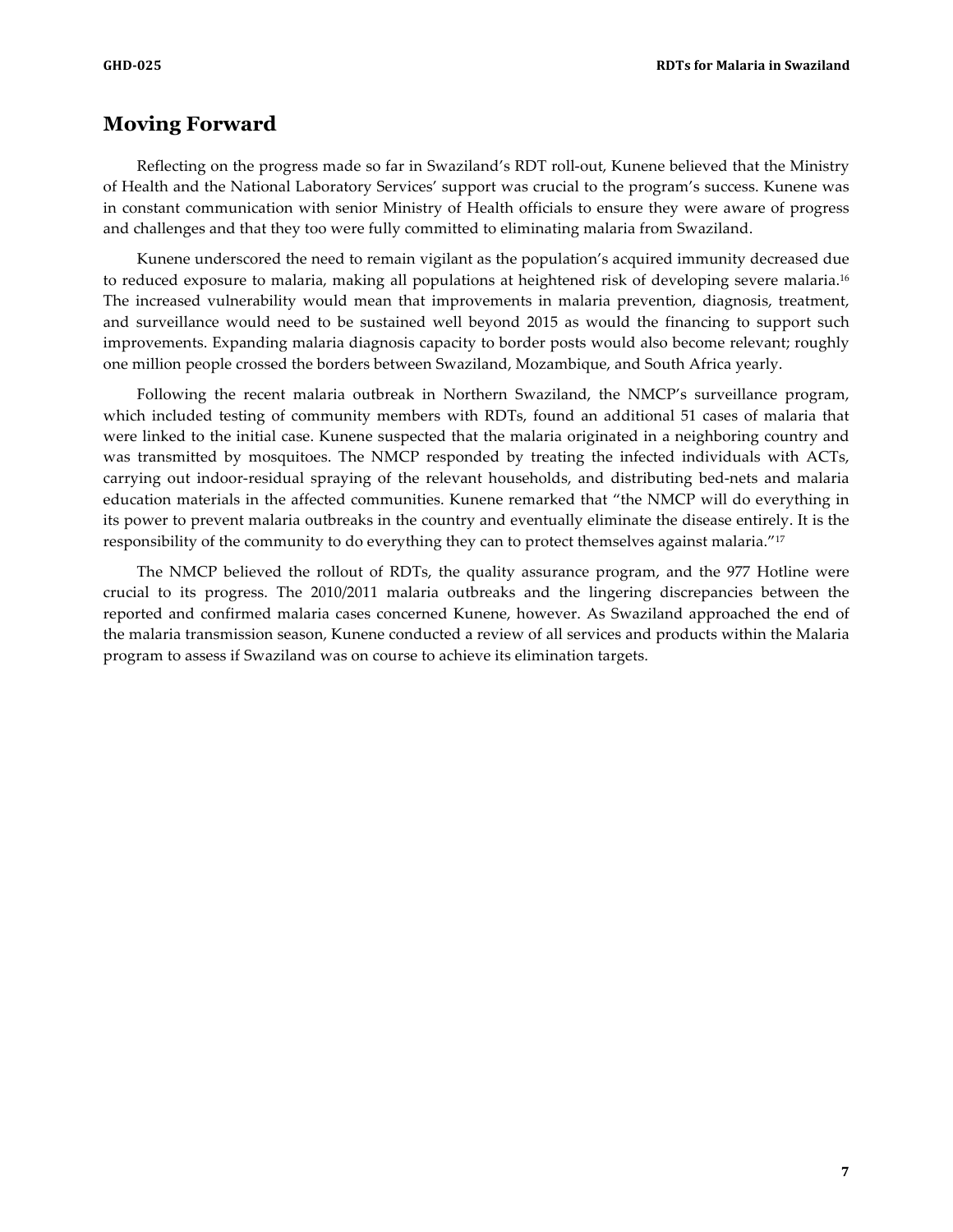# **Appendix** *List of Abbreviations*

| <b>ACT</b>  | artemisinin-based combination therapy |
|-------------|---------------------------------------|
| <b>HMIS</b> | Health Management Information System  |
| <b>NLS</b>  | National Laboratory Services          |
| <b>NMCP</b> | National Malaria Control Program      |
| <b>RBM</b>  | Roll Back Malaria Partnership         |
| <b>RDT</b>  | rapid diagnostic test                 |
| <b>USD</b>  | United States' dollars                |
| <b>WHO</b>  | World Health Organization             |

### **Exhibit 1** *Confirmed Malaria Cases in Swaziland 2007–2009*



Source*:* Swaziland National Malaria Control Program. Swaziland Malaria Indicator Survey Presentation. Presented at Swaziland Malaria Elimination Advisory Group Meeting. February 3, 2011.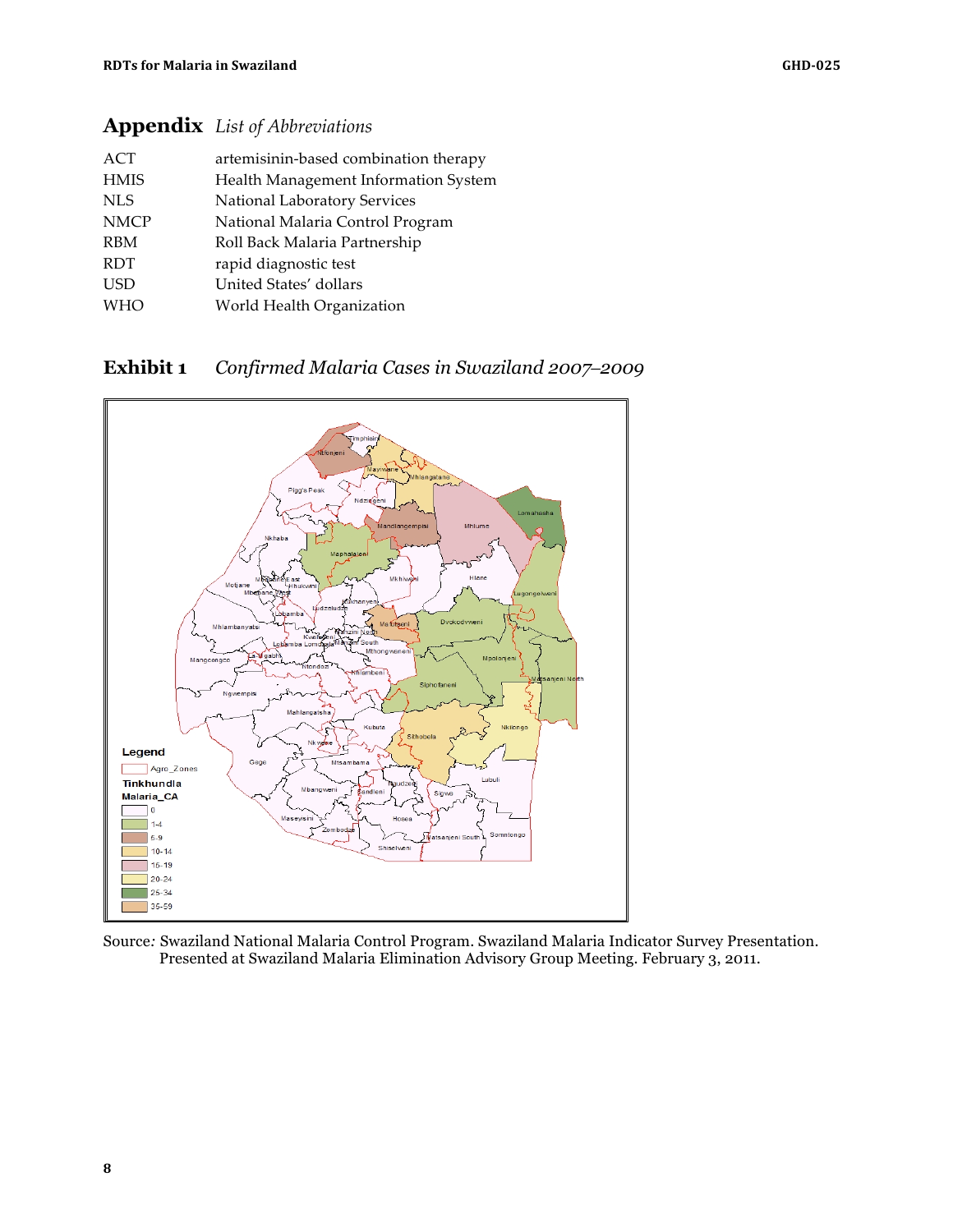| <b>INDICATOR</b>                                               |                | <b>YEAR</b> |
|----------------------------------------------------------------|----------------|-------------|
| UN Human Development Index ranking                             | 121 out of 177 | 2010        |
| Population (thousands)                                         | 1,185          | 2009        |
| Fertility rate (total births per woman)                        | 3.5            | 2009        |
| Urban population $(\%)$                                        | 25             | 2009        |
| Drinking water coverage (%)                                    | 69             | 2008        |
| Poverty rate (% living under USD 1.25 per day)                 | 63             | 2001        |
| Gini index                                                     | 50.7           | 2001        |
| GDP per capita in PPP<br>(constant 2005 international dollars) | 4.539          | 2009        |
| GDP per capita (constant 2000 USD)                             | 1,553          | 2009        |
| Adult literacy (%)                                             | 86.9           | 2009        |

**Exhibit 2** *Basic Socioeconomic and Demographic Indicators for Swaziland*

Sources*:* United Nations Agencies and the World Bank.

### **Exhibit 3** *Lab-Confirmed Malaria Cases in Swaziland, 1981–2010*



Source: Swaziland National Malaria Control Program. Swaziland Ministry of Health. 2010.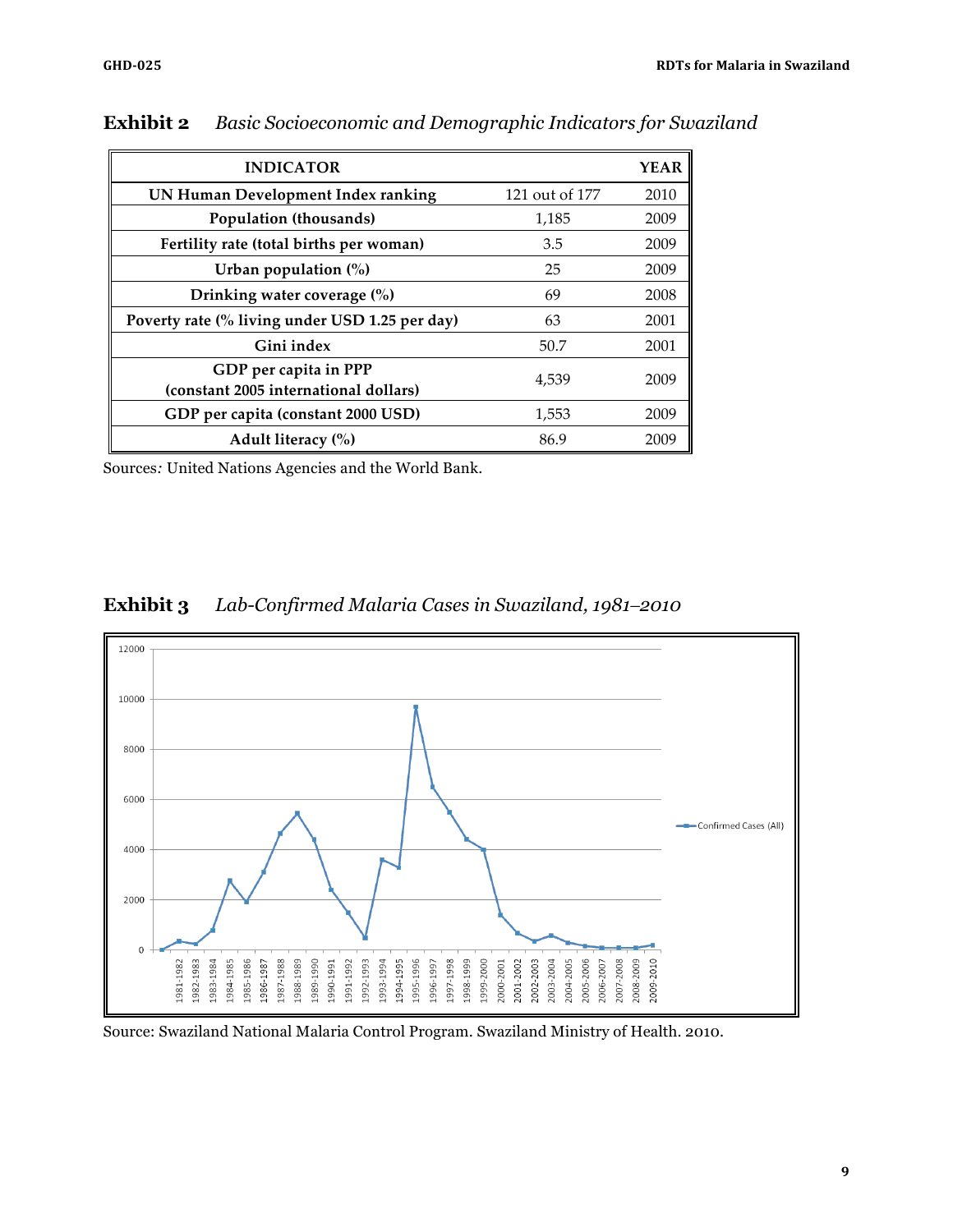

### **Exhibit 4** *Milestones toward Malaria Elimination*

Source: The Global Malaria Action Plan: For a malaria-free world. Roll Back Malaria Partnership, 2008.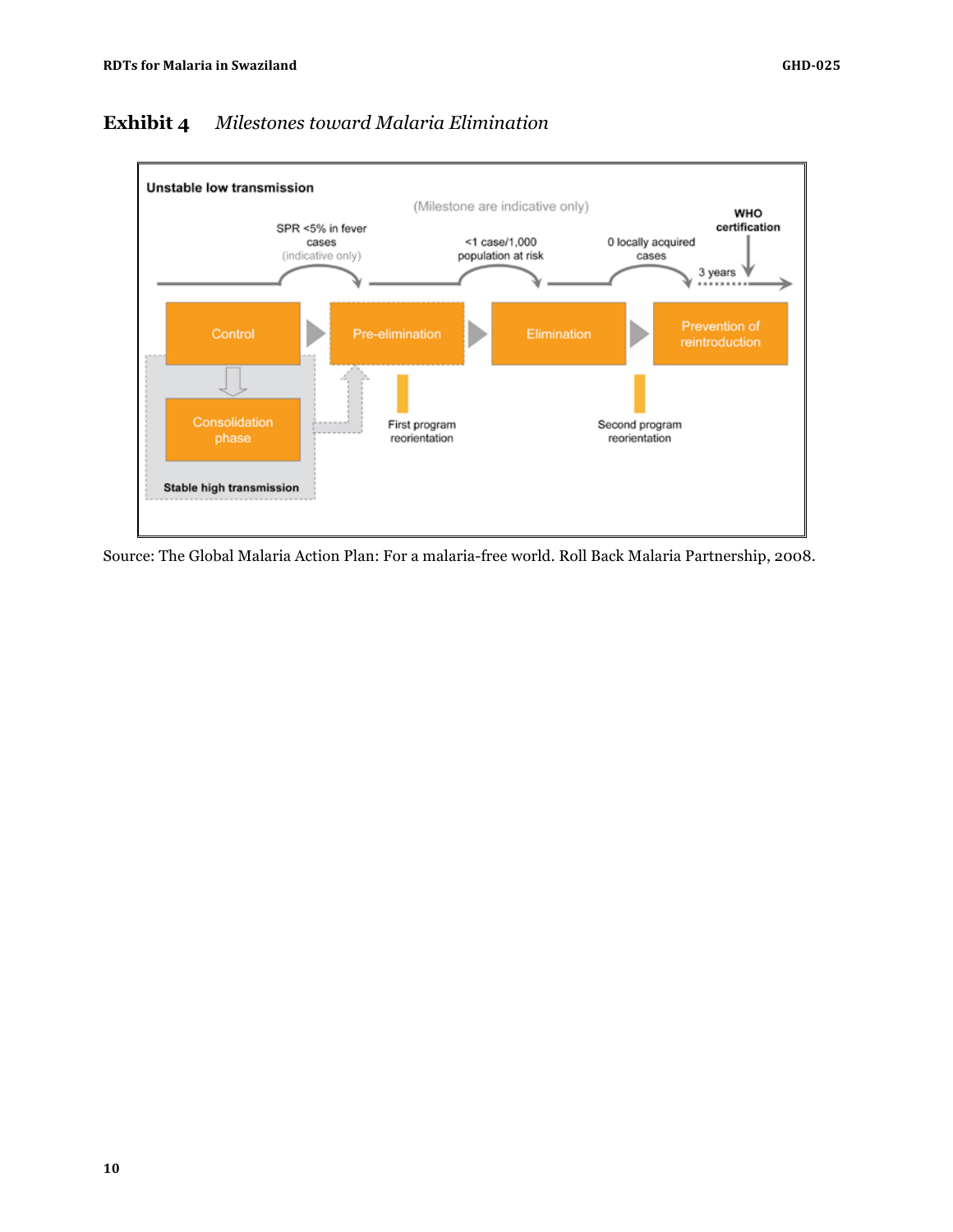### **Exhibit 5** *Abuja Declaration at the African Summit on Roll Back Malaria*

Abuja Declaration is a commitment to halve the malaria mortality for Africa's people by 2010, through implementing strategies and actions for Roll Back Malaria, as agreed at the Summit. In addition, they agreed:

- 1) to catalyze actions at regional level to ensure implementation, monitoring and management of Roll Back Malaria;
- 2) to initiate actions at country level to provide resources to facilitate realization of RBM objectives;
- 3) to work with partners towards stated targets, ensuring the allocation of necessary resources from private and public sectors and from non-governmental organizations; and
- 4) to create an enabling environment in their countries which will permit increased participation of international partners in malaria control actions. The Leaders resolved to initiate appropriate and sustainable action to strengthen the health systems to ensure that by the year 2005:
	- ! at least 60% of those suffering from malaria have prompt access to, and are able to correctly use, affordable and appropriate treatment within 24 hours of the onset of symptoms,
	- ! at least 60% of those at risk of malaria, particularly children under five years of age and pregnant women, benefit from the most suitable combination of personal and community protective measures such as insecticide treated mosquito nets and other interventions which are accessible and affordable to prevent infection and suffering, and
	- ! at least 60% of all pregnant women who are at risk of malaria, especially those in their first pregnancies, have access to chemoprophylaxis or presumptive intermittent

.<br>Source: Roll Back Malaria: An Extract from The African Summit on Roll Back Malaria, Abuja, 25 April 2000. (WHO/CDS/RBM/2000.17).http://www.rollbackmalaria.org/docs/abuja\_declaration\_final.htm).

### **Exhibit 6** *Key Definitions in Malaria Agendas*

- I. *Malaria control*: reducing the disease burden to a level at which it is no longer a public health problem.
- II. *Malaria elimination*: interrupting local mosquito-borne malaria transmission in a defined geographical area, i.e., zero incidence of locally contracted cases, although imported cases will continue to occur. Continued intervention measures are required.
- III. *Malaria eradication*: permanent reduction to zero of the worldwide incidence of malaria infection.

Source: World Health Organization. Global Malaria Control and Elimination: report of a technical review. January 17–18, 2008.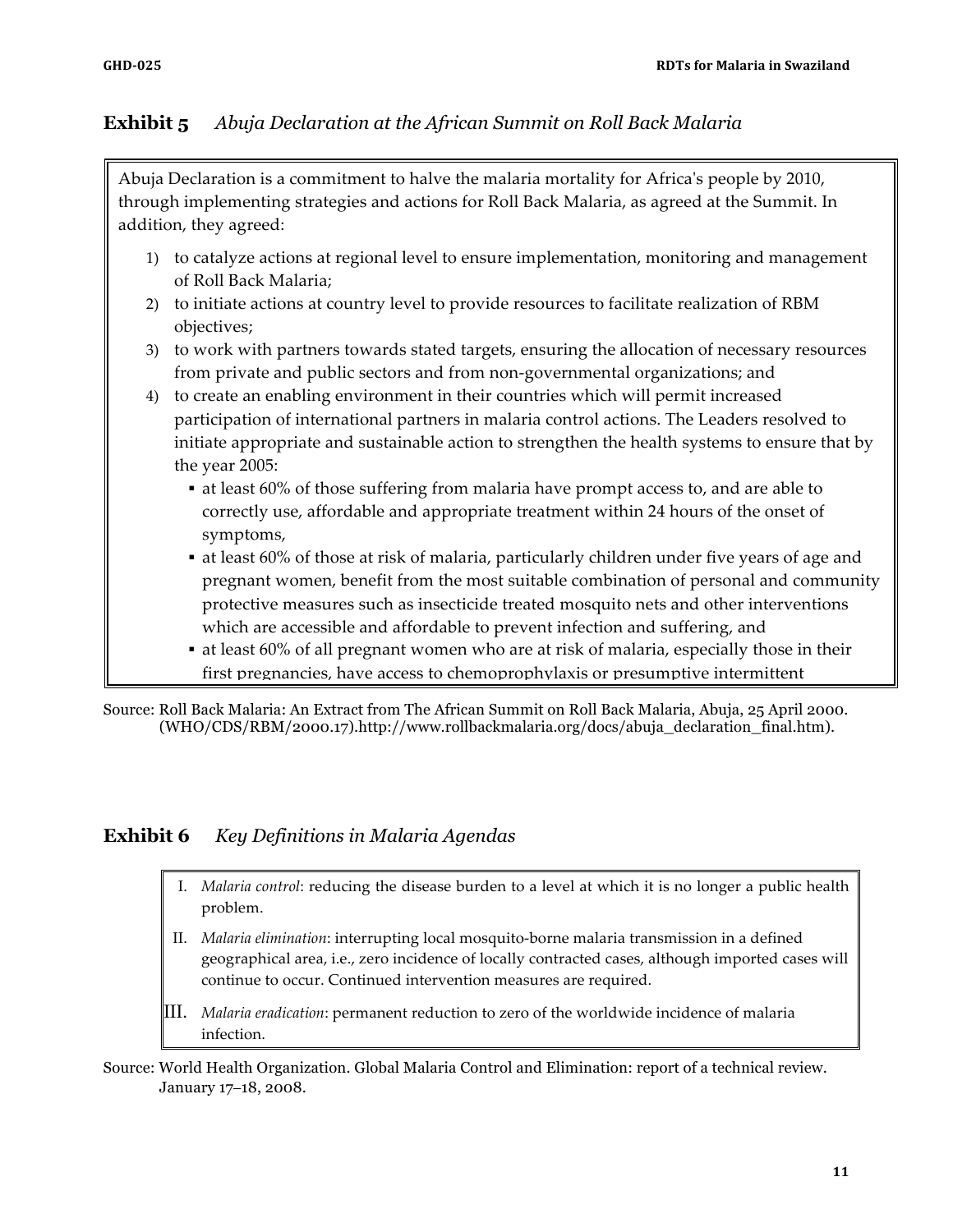### **Exhibit 7** *Technical Overview of Rapid Diagnostic Tests*

RDTs detect malaria parasite antigens using lateral flow immuno-chromatography. Blood is deposited on nitrocellulose paper and flows past a strip of antibodies designed to detect specific parasite antigens such as HRP2, pLDH, or pan-specific aldolase.\* Depending on the choice of antigens, the test is able to detect *P. falciparum* alone, *P. vivax* alone, *P. falciparum* and non-*P. falciparum* without differentiation, and *P. falciparum*  and non-*P. falciparum* with differentiation.†

There are over 70 malaria RDTs available for purchase worldwide. The test performance, including sensitivity, specificity, and heat stability, varies widely between manufacturers and is influenced by test design, materials, and packaging.‡ Beyond technical details, the test performance is also influenced by logistical components such as shelf life, supply chain, storage conditions, and training. RDTs exposed to high temperatures (above 30 degrees Celsius) or RDTs with results read beyond the manufacturer's recommended time can greatly reduce the sensitivity and specificity, respectively.§ Attention to cool chains, storage facilities, quality control, and training can improve the accuracy of an RDT. Thus, the quality of a test depends not only on technical components, but also on health systems components.

| <b>Technical</b>    | Logistical                  | <b>Health Systems</b>           |
|---------------------|-----------------------------|---------------------------------|
| Sensitivity         | Storage conditions          | Human resources                 |
| Specificity         | Shelf life                  | Training                        |
| Heat stability      | Infrastructure requirements | Impact on existing lab networks |
| Time to result      | Treatment availability      | Treatment availability          |
| Technology platform | Delivery                    | Acceptability                   |
| Ease of use         | Supply chain                | Impact on health outcomes       |
| Quality control     | Cost                        | Potential for local             |
|                     |                             | production/technology transfer  |

#### **Considerations When Assessing New Technologies.**

Source: Compiled by Ailis Tweed-Kent.

 $\overline{a}$ 

<sup>\*</sup> Frost L, Reich M. *Access: How do good health technologies get to poor people in poor countries?* Cambridge, MA: Harvard University Press; 2008.

<sup>†</sup> World Health Organization. Malaria Rapid Diagnostic Test Performance. Results of World Health Organization product testing of malaria RDTs: Round 2 (2009).

<sup>‡</sup> Murray CK et al. Update on rapid diagnostic testing for malaria. *Clinical Microbiology Review.* January 2008; 21(1):97–110

<sup>§</sup> Jorgensen P. et al. Malaria rapid diagnostic tests in tropical climates: the need for a cool chain. *American Journal of Tropical Medicine and Hygiene* May 2006; 74 (5):750–754.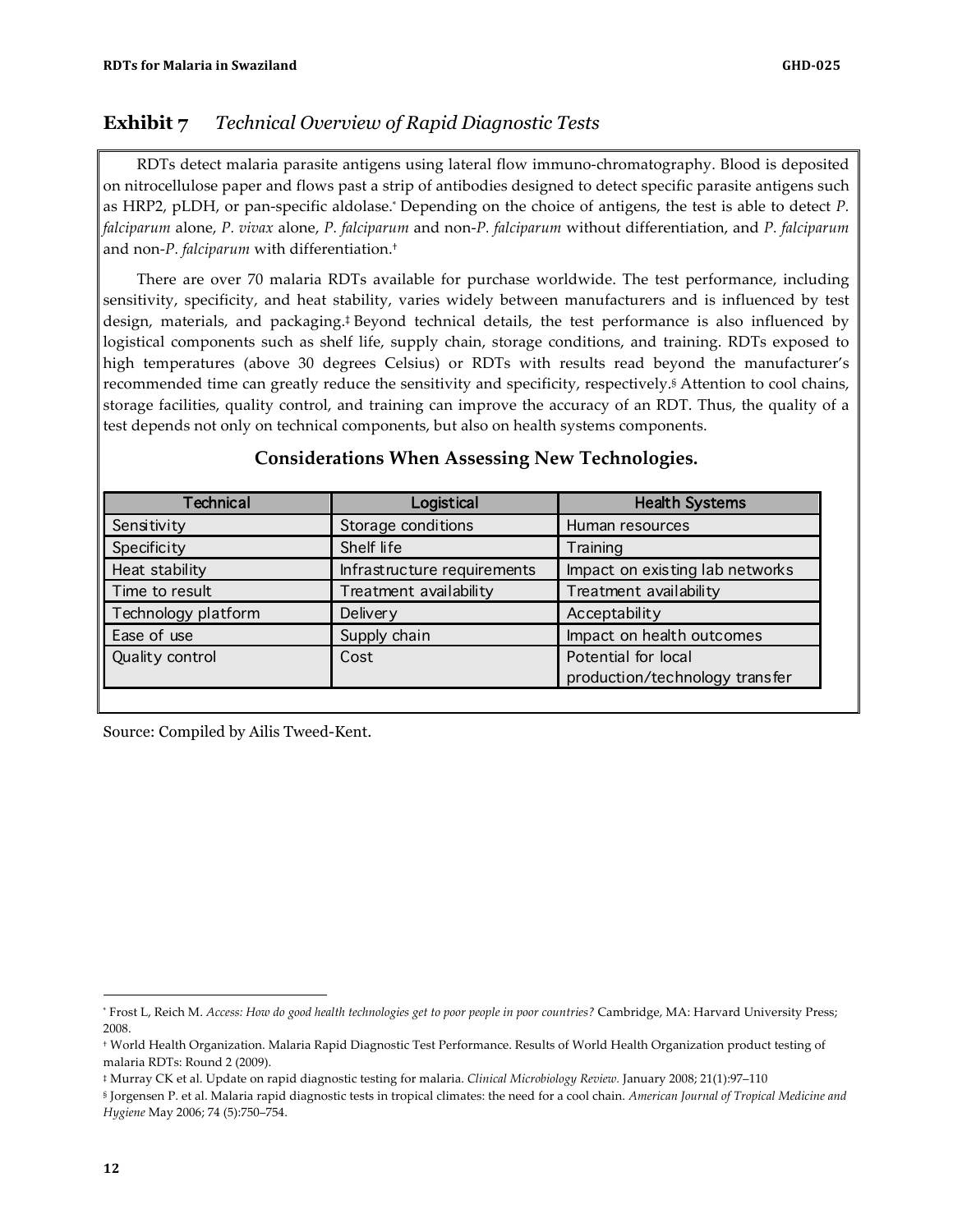| <b>Facility</b> | <b>Clinical Capacity</b>                                                                                                                             | <b>Laboratory Capacity</b>                                                                                                                                                                                                                                                                                                                              |
|-----------------|------------------------------------------------------------------------------------------------------------------------------------------------------|---------------------------------------------------------------------------------------------------------------------------------------------------------------------------------------------------------------------------------------------------------------------------------------------------------------------------------------------------------|
| Clinics         | Staffed by nurses<br>٠<br>No inpatient facilities<br>٠<br>Refers all severe and complicated<br>٠<br>malaria cases to hospitals and health<br>centres | Diagnosis of <i>P. falciparum</i> malaria by<br>٠<br>rapid diagnostic tests (RDTs)<br>When diagnosis is uncertain (e.g.,<br>suspected non-P. falciparum malaria and<br>treatment failures), referral of patients to<br>hospital or health centres for microscopy<br>Preparation of blood smears and dried<br>blood spots for quality assurance purposes |
| Health centers  | Staffed by doctors and nurses<br>Inpatient and outpatient facilities<br>٠<br>available                                                               | Diagnosis of malaria by RDTs and<br>microscopy<br>Preparation of blood smears and dried<br>blood spots for quality assurance purposes                                                                                                                                                                                                                   |
| Hospitals       | Staffed by doctors and nurses<br>٠<br>Inpatient and outpatient facilities<br>available<br>Intensive care unit at Mbabane<br>٠<br>Government Hospital | Diagnosis of malaria by RDTs and<br>٠<br>microscopy<br>Preparation of blood smears and dried<br>blood spots for quality assurance purposes                                                                                                                                                                                                              |

# **Exhibit 8** *Overview of the Malaria Diagnosis Policy*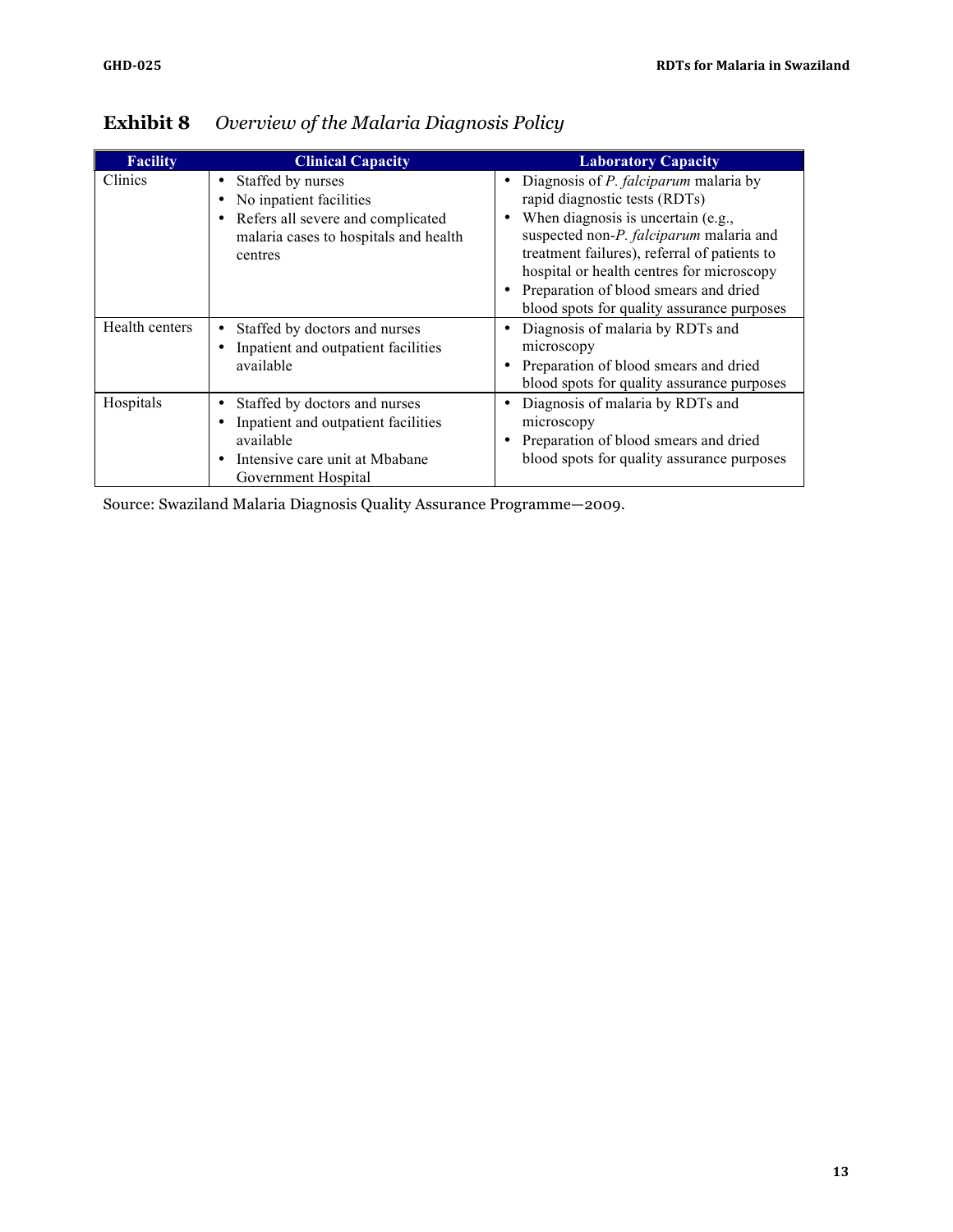| <b>INDICATOR</b>                                            |          | <b>YEAR</b> |
|-------------------------------------------------------------|----------|-------------|
| Average life expectancy at birth (total/female/male)        | 46/46/47 | 2009        |
| Maternal mortality ratio (per 100,000 live births)          | 420      | 2008        |
| Under-five mortality rate (per 1,000 live births)           | 79       | 2009        |
| Infant mortality rate (per 1,000 live births)               | 52       | 2009        |
| Vaccination rates (% of DTP3 coverage)                      | 95       | 2009        |
| Undernourished (%)                                          | 18       | 2007        |
| HIV prevalence (% of population ages 15–49)                 | 25.9     | 2009        |
| HIV antiretroviral therapy coverage $(\%)$                  | 85       | 2009        |
| Tuberculosis incidence (per 100,000)                        | 1,257    | 2009        |
| Tuberculosis treatment success rate (% of registered cases) | 68       | 2008        |
| Malaria cases (per 1,000)                                   | 0.1      | 2009        |
| Government expenditure on health                            |          |             |
| (% of total government expenditure)                         | 9.3      | 2009        |
| Government expenditure on health per capita                 |          |             |
| (international dollars, USD)                                | 198      | 2009        |
| Total health expenditure per capita                         |          |             |
| (constant 2005 international dollars, USD)                  | 312      | 2009        |
| Out-of-pocket health expenditure                            |          |             |
| (% of private expenditure on health)                        | 42       | 2009        |
| <b>External resources for health</b>                        |          |             |
| (% of total expenditure on health)                          | 12       | 2009        |
| Physician density (per 10,000)                              | 0.2      | 2004        |
| Number of hospital beds (per 10,000)                        | 2.1      | 2006        |

### **Exhibit 9** *Health System and Epidemiologic Indicators*

Source: World Bank Data and National Health Strategic Plan 2006–2010.

# **Exhibit 10** *Stages of Quality Assurance Program*

| Pre-Analytic        | Analytic           | Post-Analytic                  |
|---------------------|--------------------|--------------------------------|
| Specimen collection | Result accuracy    | Result reporting               |
| Specimen transport  | Clerical errors    | Record keeping for patient and |
| Specimen quality    | Analytical errors  | OC results                     |
|                     | Assay repeat rates |                                |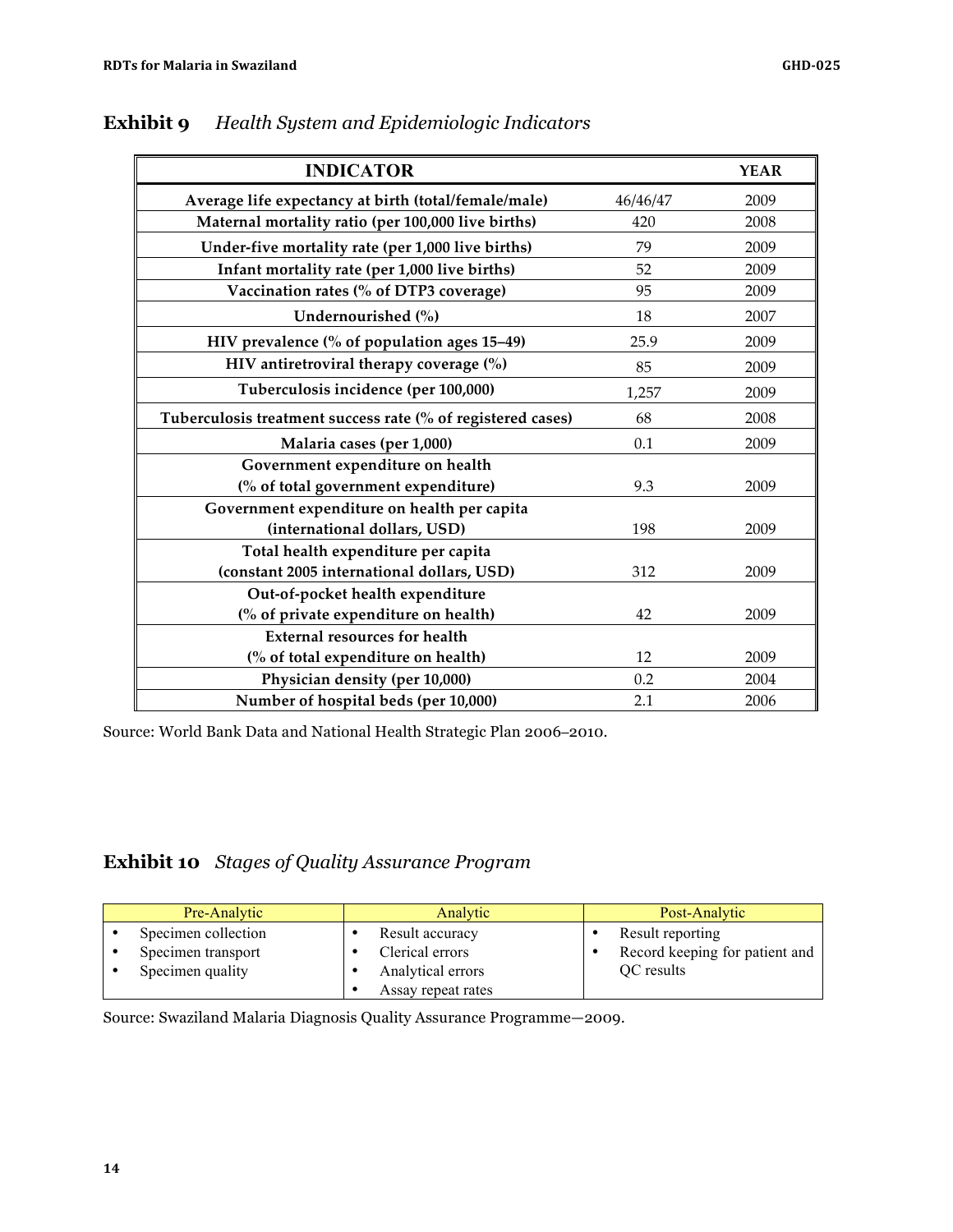### **Exhibit 11** *Swaziland Malaria Quality Assurance: Roles and Responsibilities*

|                                                                                                                                                                                                                                                                                                                                                                                          | National-Level Responsibilities                                                                                                                                                                                                                                                                                                                                                                                                       |  |  |
|------------------------------------------------------------------------------------------------------------------------------------------------------------------------------------------------------------------------------------------------------------------------------------------------------------------------------------------------------------------------------------------|---------------------------------------------------------------------------------------------------------------------------------------------------------------------------------------------------------------------------------------------------------------------------------------------------------------------------------------------------------------------------------------------------------------------------------------|--|--|
| <b>National Laboratory Services</b>                                                                                                                                                                                                                                                                                                                                                      | National Malaria Control Programme                                                                                                                                                                                                                                                                                                                                                                                                    |  |  |
| Participation in RDT product selection<br>Management of RDT lot testing programme<br>Coordination and follow up of microscopy<br><b>EQAS</b><br>Coordination of trainings and competency<br>assessments for RDTs and microscopy<br>Supervisory and mentoring visits to<br><b>laboratories</b><br>Development of SOPs for malaria diagnosis<br>and provision of bench aids for microscopy | Participation in RDT product selection<br>Coordination of trainings and competency<br>assessments for RDTs and microscopy<br>Supervisory and mentoring visits to clinics,<br>participation in visits to laboratories<br>Management of RDT and microscopy cross-<br>$\bullet$<br>checking programme<br>Participation in development of SOPs for<br>malaria diagnosis<br>Development of RDT job aids for health<br>$\bullet$<br>workers |  |  |
| $\bullet$                                                                                                                                                                                                                                                                                                                                                                                | <b>Facility-Level Responsibilities</b><br><b>NMCP Laboratory</b><br>Coordination of malaria RDT and microscopy<br>cross-checking by expert microscopy                                                                                                                                                                                                                                                                                 |  |  |

#### **National-Level Responsibilities**

- Coordination of Malaria RDT cross-checking by DNA-PCR
- Participates in microscopy EQA and crosschecking

| <b>Hospitals and Health Centres</b>                                                                                                                                                                                                                                                                                             | <b>Clinics</b>                                                                                                                                                                                                                                                                               |
|---------------------------------------------------------------------------------------------------------------------------------------------------------------------------------------------------------------------------------------------------------------------------------------------------------------------------------|----------------------------------------------------------------------------------------------------------------------------------------------------------------------------------------------------------------------------------------------------------------------------------------------|
| • Case management using RDTs and/or<br>microscopy<br>• Participation in microscopy EQA and<br>microscopy cross checking<br>• Preparation of blood smear and dry blood<br>spot for each case (for those participating in<br>RDT cross-checking programme)*<br>Management of supplies and microscope<br>Meticulous record keeping | Case management using RDTs only; referral<br>of uncertain diagnosis for microscopy<br>• Preparation of blood smear and dry blood<br>spot for each case (for those participating in<br>RDT cross-checking programme)*<br>Management of RDTs and related supplies<br>Meticulous record keeping |

*\** Only sites participating in RDT cross-checking pilot are required to prepare of blood smear and dry blood spot for each case. In 2009-2010 malaria season, the pilot includes all health facilities in the Lubumbo region. In the future, RDT cross-checking procedures may be modified and the programme will be expanded to cover all sites.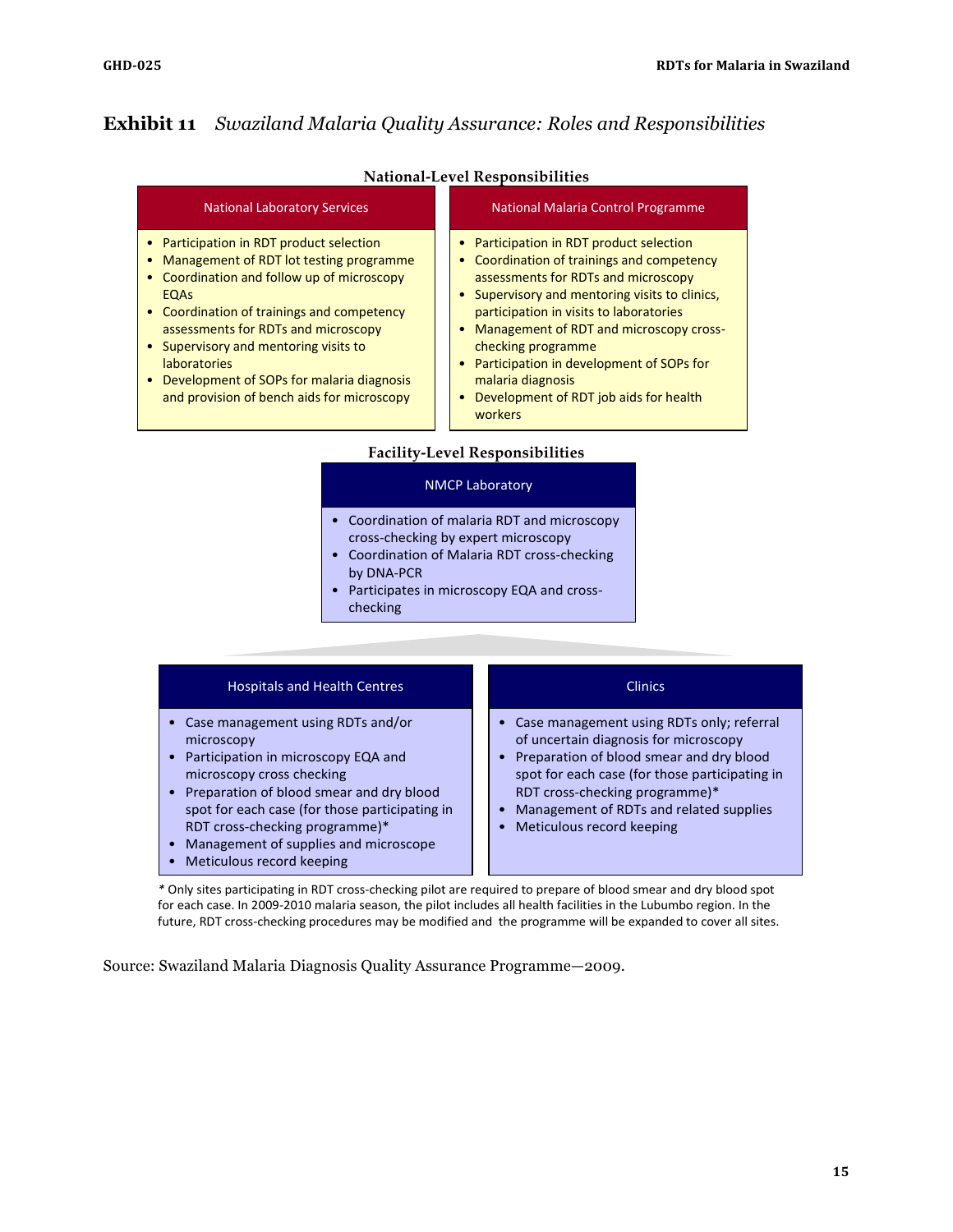

**Exhibit 12a** *Change in Confirmed Malaria Cases in Swaziland, 2001-2010*

Source: Swaziland National Malaria Control Program, Swaziland Ministry of Health, 2010.





Source: Strategic Information Department, Swaziland Ministry of Health. Health Management Information System Database; 2011.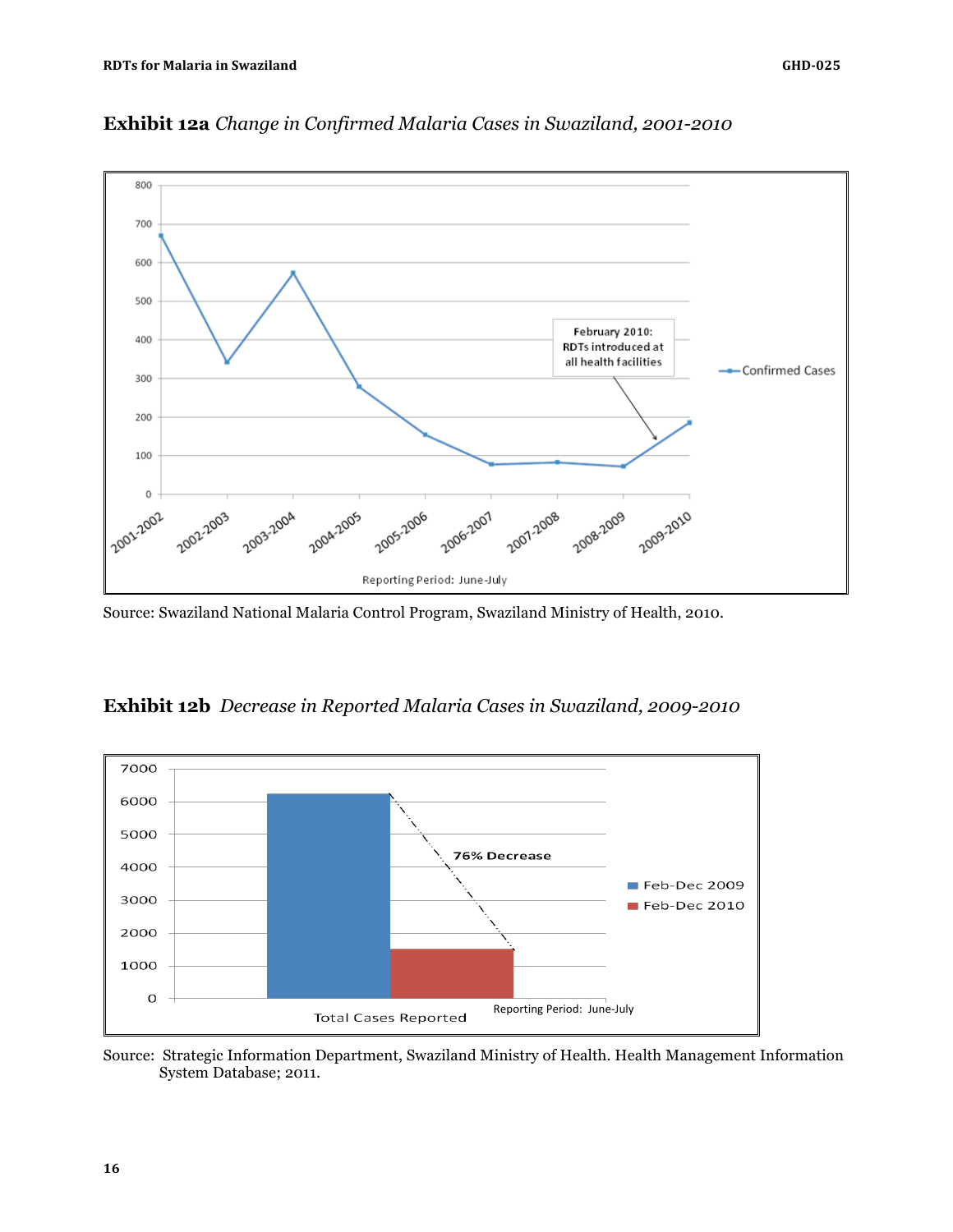# **Exhibit 13** *Malaria Training Schedule*

| Cadre                     | Training                                                 |
|---------------------------|----------------------------------------------------------|
| <b>Microscopy Quality</b> | International malaria microscopy training every 3 years  |
| <b>Officers</b>           | Will facilitate the in-country annual malaria diagnosis  |
|                           | training covering microscopy, RDTs, and QA.              |
| Laboratory Technologists  | Annual malaria laboratory diagnosis training covering    |
| and Malaria Microscopists | microscopy, RDTs and QA                                  |
| Doctors                   | Annual malaria training occurs as part of the National   |
|                           | Malaria Conference                                       |
| <b>Nurses</b>             | Annual malaria training on treatment and diagnosis       |
| Phlebotomists*            | Annual malaria training will include relevant aspects of |
|                           | malaria diagnosis (e.g., performing RDTs, preparing      |
|                           | smears, and blood spots)                                 |
| Malaria Surveillance      | Annual malaria training will include relevant aspects of |
| Officers <sup>*</sup>     | malaria diagnosis (e.g., performing RDTs, preparing      |
|                           | smears, and blood spots).                                |

\* Training for these cadres might include attendance at relevant modules of the annual nurse and/or laboratory trainings.